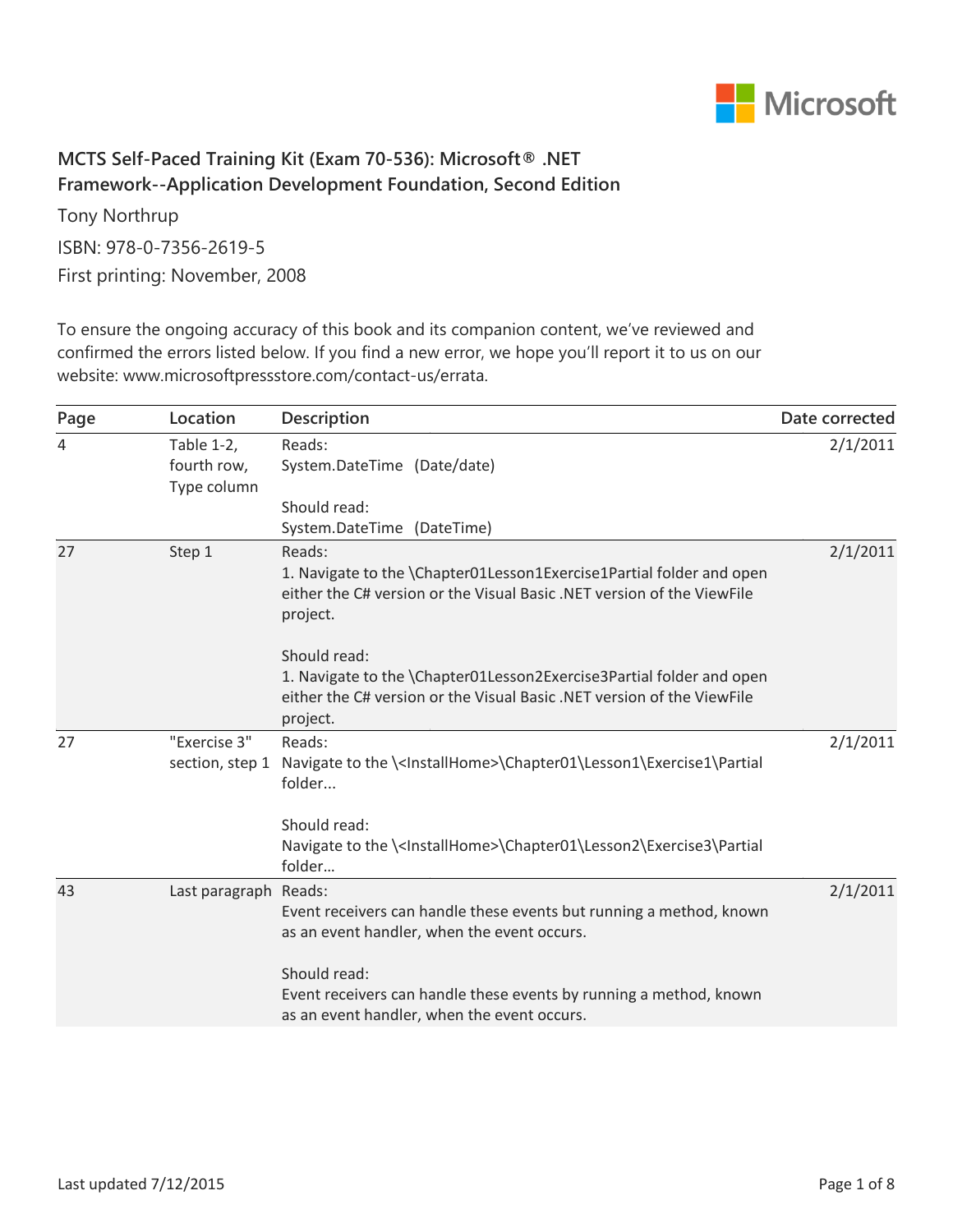| Page   | Location                                                                                               | Description                                                                                                                                                                                                                                                                                                                                                                                                                                                                            | Date corrected |
|--------|--------------------------------------------------------------------------------------------------------|----------------------------------------------------------------------------------------------------------------------------------------------------------------------------------------------------------------------------------------------------------------------------------------------------------------------------------------------------------------------------------------------------------------------------------------------------------------------------------------|----------------|
| 48     | "Exercise 1"<br>section, step 1                                                                        | Reads:<br>Navigate to the \Chapter01Lesson1Exercise1Partial folder and open<br>either the C# version or the Visual Basic version of the CreateStruct<br>project.                                                                                                                                                                                                                                                                                                                       | 2/1/2011       |
|        |                                                                                                        | Should read:<br>Navigate to the \Chapter01Lesson3Exercise1Partial folder and open<br>either the C# version or the Visual Basic version of the CreateStruct<br>project.                                                                                                                                                                                                                                                                                                                 |                |
| 59     | "Lab: Safely<br>Performing<br>Conversions"<br>section,<br>second<br>sentence                           | The following sentence should be removed:<br>Navigate to the \Chapter01Lesson1Exercise1Partial folder.                                                                                                                                                                                                                                                                                                                                                                                 | 2/1/2011       |
| 80, 81 | "Reading and<br><b>Writing Binary</b><br>Files" section,<br>first line of VB<br>and C# code<br>samples | Page 80, first line of the VB code reads:<br>' Write ten integers<br>Should read:<br>' Write eleven integers<br>Page 81, first line of the C# code reads:<br>// Write ten integers<br>Should read:                                                                                                                                                                                                                                                                                     | 2/1/2011       |
| 108    | Table 3-5,<br>Definition<br>column entries characters.                                                 | // Write eleven integers<br>First row reads:<br>\number Backreference. For example, (\w)\1 finds doubled<br>Should read:<br>\number Backreference. For example, (w)1 finds doubled word<br>characters.<br>Second row reads:<br>\k <name> Named backreference. For example, (?<char>\w)k<char><br/>finds doubled words.<br/>Should read:<br/>\k<name> Named backreference. For example, (?<char>\w)k<char><br/>finds doubled word characters.</char></char></name></char></char></name> | 2/1/2011       |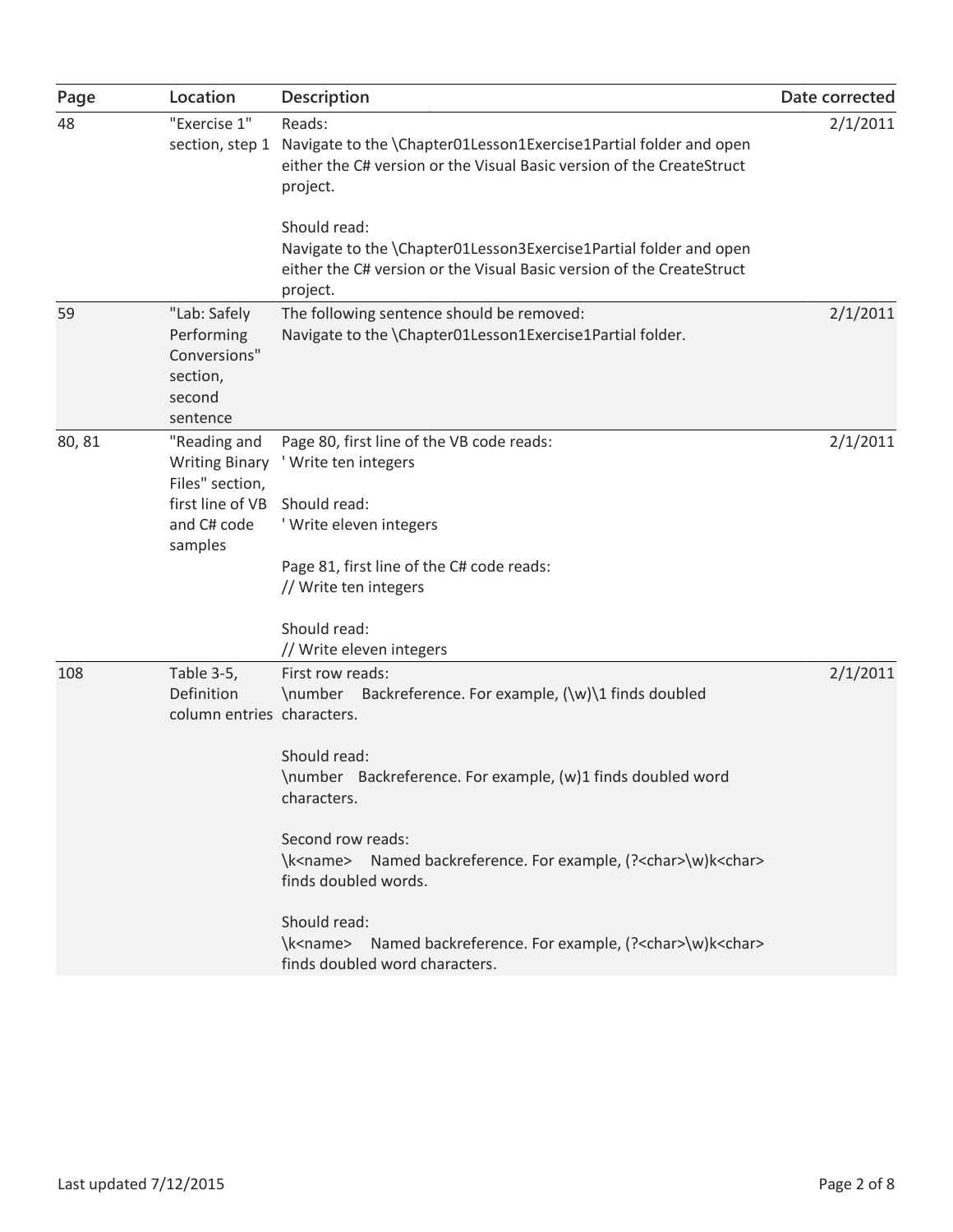| Page | Location                                    | <b>Description</b>                                                                                                                                                                                                                                                                                                                                                                                                                                                            | Date corrected |
|------|---------------------------------------------|-------------------------------------------------------------------------------------------------------------------------------------------------------------------------------------------------------------------------------------------------------------------------------------------------------------------------------------------------------------------------------------------------------------------------------------------------------------------------------|----------------|
| 145  | Second<br>paragraph                         | Reads:<br>While Sorted List can take an object of any type as its value (but only<br>strings as keys), the StringDictionary class (in the<br>System.Collections.Specialized namespace) provides similar<br>functionality, without the automatic sorting, and requires both the<br>keys and the values to be strings.<br>Should read:<br>Although SortedList can take an object of any type as its value, the<br>StringDictionary class (in the System.Collections.Specialized | 2/1/2011       |
|      |                                             | namespace) provides similar functionality, without the automatic<br>sorting, and requires both the keys and the values to be strings.                                                                                                                                                                                                                                                                                                                                         |                |
| 253  | Second first<br>level bulleted<br>list item | Reads:<br>Traimming                                                                                                                                                                                                                                                                                                                                                                                                                                                           | 2/1/2011       |
|      |                                             | Should read:<br>Trimming                                                                                                                                                                                                                                                                                                                                                                                                                                                      |                |
| 288  | Third<br>paragraph,<br>second<br>sentence   | Reads:<br>class correctly<br>Should read:                                                                                                                                                                                                                                                                                                                                                                                                                                     | 2/1/2011       |
|      |                                             | class directly                                                                                                                                                                                                                                                                                                                                                                                                                                                                |                |
| 288  | Third and<br>fourth<br>paragraphs           | Third paragraph, last sentence reads:<br>In C#, use the keyword lock to specify the object to monitor. In Visual<br>Basic, use the keyword SynLock.                                                                                                                                                                                                                                                                                                                           | 2/1/2011       |
|      |                                             | Should read:<br>In C#, use the keyword lock to specify the object to monitor. In Visual<br>Basic, use the keyword SyncLock.                                                                                                                                                                                                                                                                                                                                                   |                |
|      |                                             | Fourth paragraph, first sentence reads:<br>You can fix the console application in the previous section by using<br>the Monitor class and the lock or SynLock keywords.                                                                                                                                                                                                                                                                                                        |                |
|      |                                             | Should read:<br>You can fix the console application in the previous section by using<br>the Monitor class and the lock or SyncLock keywords.                                                                                                                                                                                                                                                                                                                                  |                |
| 332  | Last code<br>block, first line  Internet    | Reads:                                                                                                                                                                                                                                                                                                                                                                                                                                                                        | 2/1/2011       |
|      |                                             | Should read:<br>Intranet                                                                                                                                                                                                                                                                                                                                                                                                                                                      |                |
| 333  | First code<br>block, second                 | Reads:<br>Internet                                                                                                                                                                                                                                                                                                                                                                                                                                                            | 2/1/2011       |
|      | line                                        | Should read:<br>Intranet                                                                                                                                                                                                                                                                                                                                                                                                                                                      |                |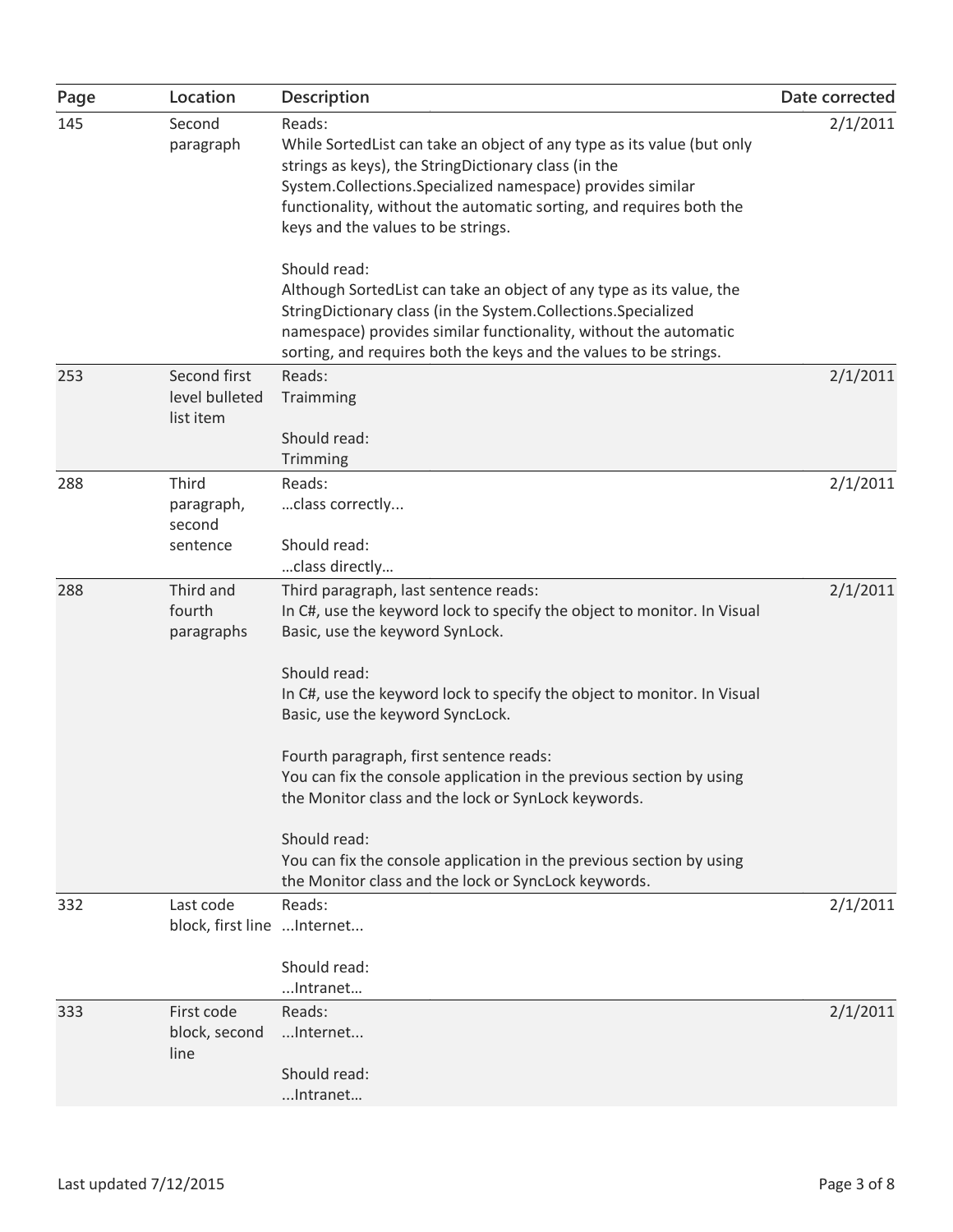| Page     | Location                                            | <b>Description</b>                                                                                                                                        | Date corrected |
|----------|-----------------------------------------------------|-----------------------------------------------------------------------------------------------------------------------------------------------------------|----------------|
| 384      | Question 1                                          | There is only one correct answer. The following sentence should be<br>removed:<br>(Choose all that apply.)                                                | 2/1/2011       |
| 480, 481 | <b>Table 11-8</b>                                   | Page 480:<br>Fifth row reads:<br>IsolatedStorageFile-Permission                                                                                           | 2/1/2011       |
|          |                                                     | Should read:<br>IsolatedStorageFilePermission                                                                                                             |                |
|          |                                                     | Twelfth row reads:<br>PerformanceCounter-Permission                                                                                                       |                |
|          |                                                     | Should read:<br>PerformanceCounterPermission                                                                                                              |                |
|          |                                                     | Page 481:<br>Sixth row reads:<br>StrongNameIdentity-Permission                                                                                            |                |
|          |                                                     | Should read:<br>StrongNameIdentityPermission                                                                                                              |                |
| 531      | Second<br>bulleted list<br>item, last<br>sentence   | Reads:<br>and User to restrict access to a specific username.<br>Should read:                                                                             | 2/1/2011       |
|          |                                                     | and Name to restrict access to a specific user name.                                                                                                      |                |
| 559      | "Exercise:<br>Create a<br>Folder"<br>section, first | Reads:<br>In this exercise, you will write an application that creates a folder<br>named C:\Guest and grants the Guest user Read access to the folder.    | 2/1/2011       |
|          | sentence                                            | Should read:<br>In this exercise, you will write an application that creates a folder<br>named Guest and grants the Guest user Read access to the folder. |                |
| 561      | Lesson<br>Review,                                   | Question 2 includes the answer in the question.                                                                                                           | 2/1/2011       |
|          | question 2                                          | The following line should be removed from the VB code:<br>Directory.SetAccessControl(dir, ds)                                                             |                |
|          |                                                     | The following line should be removed from the C# code:<br>Directory.SetAccessControl(dir, ds);                                                            |                |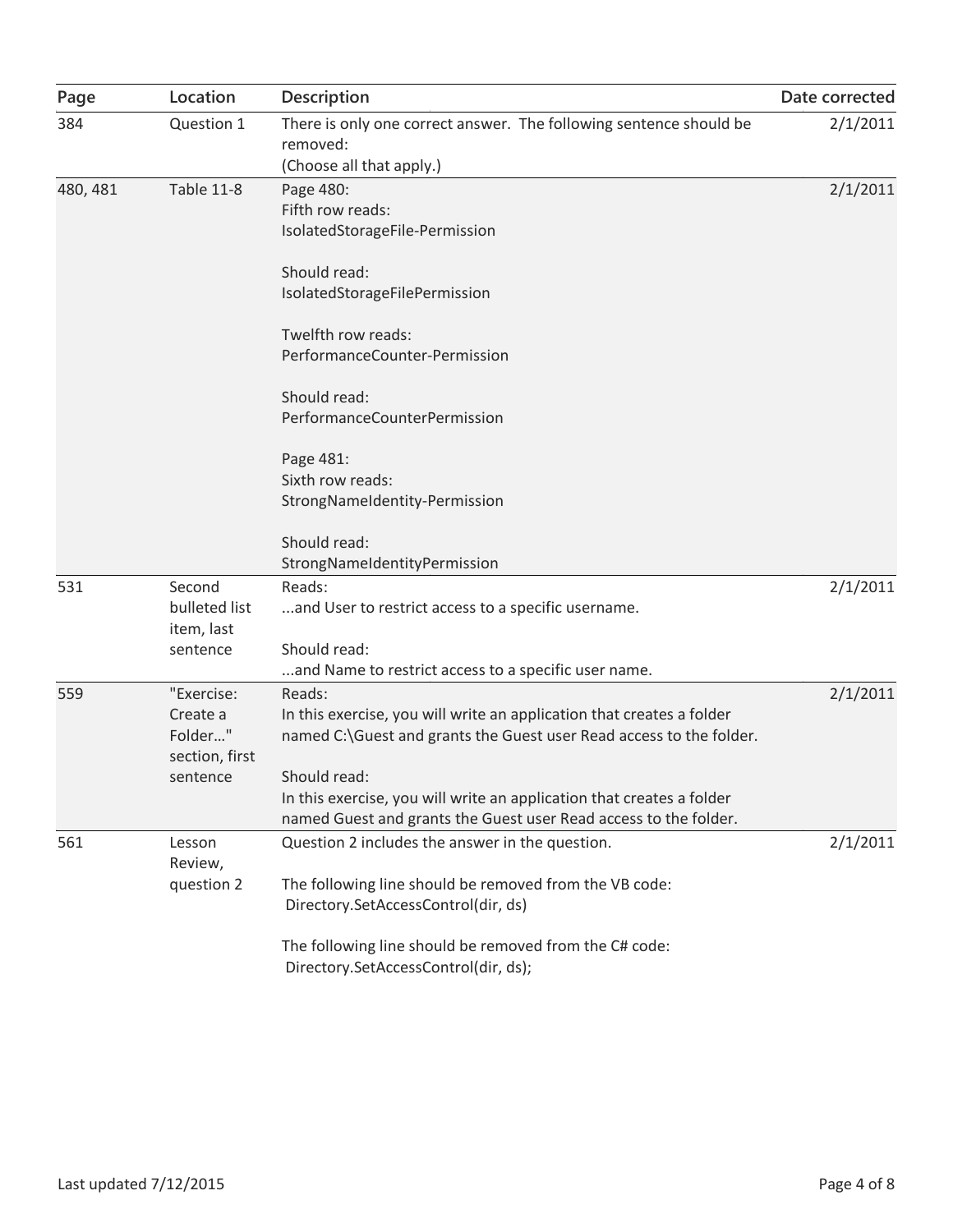| Page | Location                                                   | Description                                                                                                                                          | Date corrected |
|------|------------------------------------------------------------|------------------------------------------------------------------------------------------------------------------------------------------------------|----------------|
| 576  | First two<br>bulleted list<br>items, first<br>sentences of | The first sentence of the KeySize section reads:<br>Gets or sets the size in bits of the secret key used by the symmetric<br>algorithm.              | 2/1/2011       |
|      | each                                                       | Should read:<br>Gets or sets the size in bits of the secret key used by the asymmetric<br>algorithm.                                                 |                |
|      |                                                            | The first sentence of the LegalKeySized section reads:<br>A KeySizes array that gets the key sizes that are supported by the<br>symmetric algorithm. |                |
|      |                                                            | Should read:                                                                                                                                         |                |
|      |                                                            | A KeySizes array that gets the key sizes that are supported by the<br>asymmetric algorithm.                                                          |                |
| 580  | Second                                                     | Reads:                                                                                                                                               | 2/1/2011       |
|      | bulleted list                                              | When set to true, encryption and encryption use                                                                                                      |                |
|      | item, second<br>sentence                                   | Optimal Asymmetric Encryption Padding (OAEP) data padding,                                                                                           |                |
|      |                                                            | Should read:                                                                                                                                         |                |
|      |                                                            | When set to true, encryption and decryption use                                                                                                      |                |
|      |                                                            | Optimal Asymmetric Encryption Padding (OAEP) data padding,                                                                                           |                |
| 635  | First                                                      | Reads:                                                                                                                                               | 2/1/2011       |
|      | paragraph,                                                 | Once you create an instance of MethodInfo, you can call                                                                                              |                |
|      | first sentence                                             | MethodInfo.GetMethodBase to retrieve an instance of MethodBody.                                                                                      |                |
|      |                                                            | Should read:                                                                                                                                         |                |
|      |                                                            | After you create an instance of MethodInfo, you can call                                                                                             |                |
|      |                                                            | MethodInfo.GetMethodBody to retrieve an instance of MethodBody.                                                                                      |                |
| 637  | First                                                      | Reads:                                                                                                                                               |                |
|      | sentence                                                   | paragraph, last by clicking the Assembly Information button on the Assembly tab.                                                                     |                |
|      |                                                            | Should read:                                                                                                                                         |                |
|      |                                                            | by clicking the Assembly Information button on the Application tab.                                                                                  |                |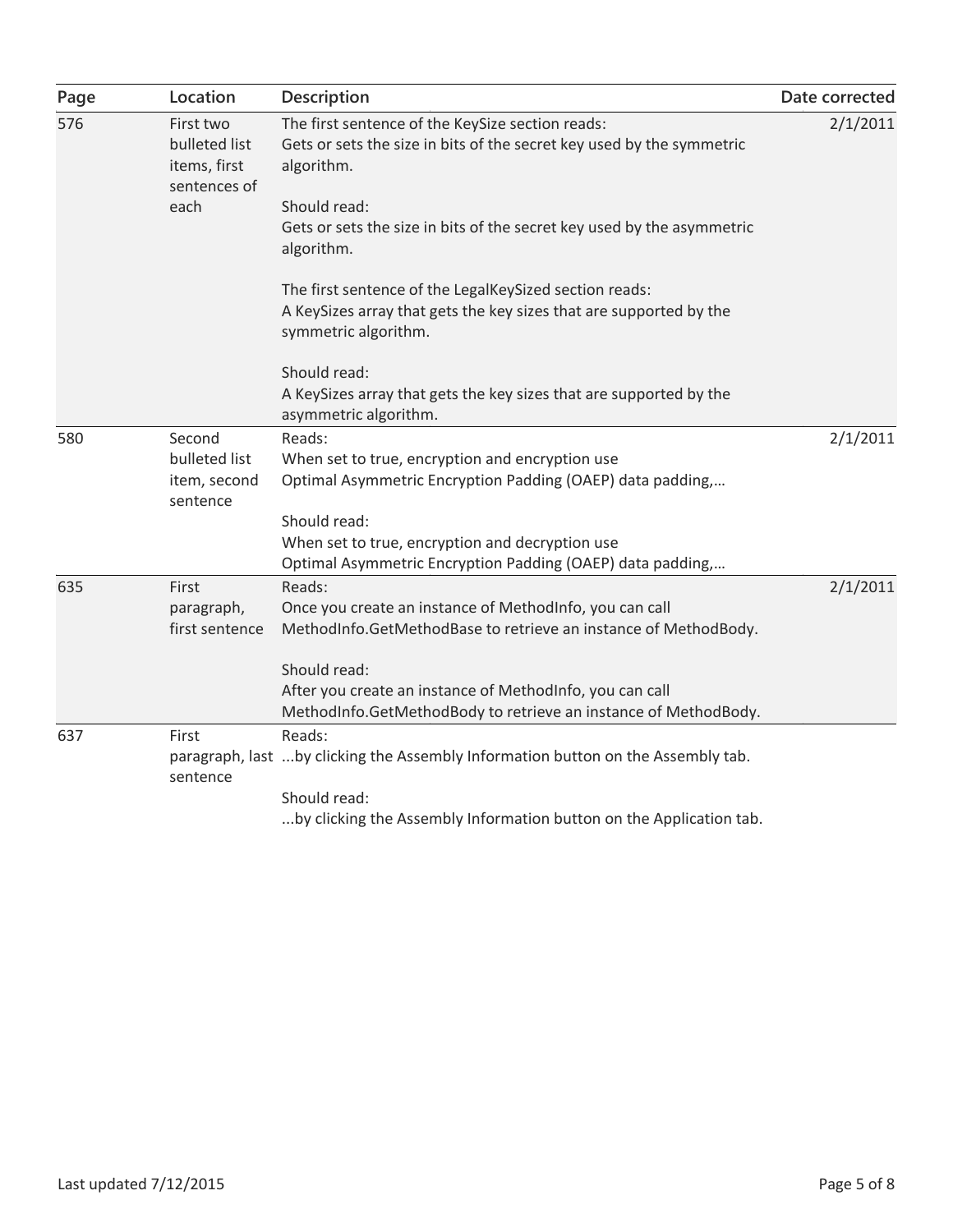| Page | Location             | <b>Description</b>                                                                                                                                                                                                                                                                                               | Date corrected |
|------|----------------------|------------------------------------------------------------------------------------------------------------------------------------------------------------------------------------------------------------------------------------------------------------------------------------------------------------------|----------------|
| 653  | Second code<br>block | Reads:<br>' VB<br>Dim m As MailMessage = New MailMessage _<br>(New MailAddress("lance@contoso.com", "Lance Tucker"), _<br>New MailAddress("ben@contoso.com", "Ben Miller"))                                                                                                                                      | 2/1/2011       |
|      |                      | $//$ C#<br>MailMessage m = new MailMessage<br>(new MailAddress("lance@contoso.com", "Lance Tucker"),<br>new MailAddress("ben@contoso.com", "Ben Miller"));To:                                                                                                                                                    |                |
|      |                      | Should read:<br>' VB<br>Dim m As MailMessage = New MailMessage _<br>(New MailAddress("lance@contoso.com", "Lance Tucker",<br>System.Text.Encoding.UTF8),<br>New MailAddress("ben@contoso.com", "Ben Miller",<br>System.Text.Encoding.UTF8))                                                                      |                |
|      |                      | $//$ C#<br>MailMessage m = new MailMessage<br>(new MailAddress("lance@contoso.com", "Lance Tucker",<br>System.Text.Encoding.UTF8),<br>new MailAddress("ben@contoso.com", "Ben Miller",<br>System.Text.Encoding.UTF8));                                                                                           |                |
| 699  | Lesson<br>Review,    | Reads:<br>B. CultureAndRegionBuilderInfo<br>Should read:<br>B. CultureAndRegionInfoBuilder                                                                                                                                                                                                                       | 2/1/2011       |
| 709  | Question 2A          | Reads:<br>A. Correct: Value types are boxed when an abstract method inherited<br>from System. Object is called. Overriding the method avoids boxing.<br>Should read:<br>A. Correct: Value types are boxed when a virtual method inherited<br>from System. Object is called. Overriding the method avoids boxing. | 2/1/2011       |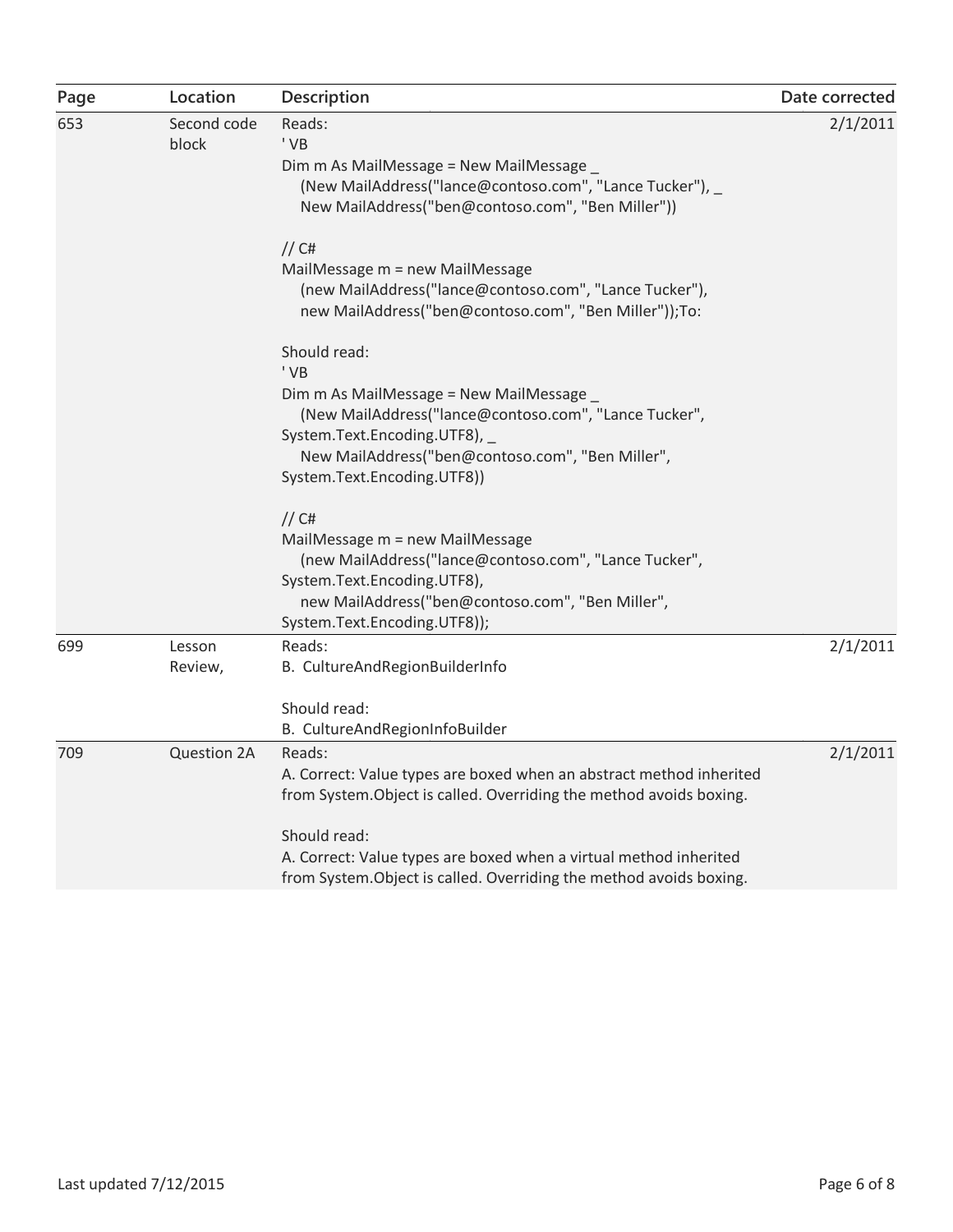| Page | Location              | <b>Description</b>                                                                                                                                                                                                                                                                                                                                                                                                                                                                                                                                                                                                                                                                                                                                                                                                                                                                                                   | Date corrected |
|------|-----------------------|----------------------------------------------------------------------------------------------------------------------------------------------------------------------------------------------------------------------------------------------------------------------------------------------------------------------------------------------------------------------------------------------------------------------------------------------------------------------------------------------------------------------------------------------------------------------------------------------------------------------------------------------------------------------------------------------------------------------------------------------------------------------------------------------------------------------------------------------------------------------------------------------------------------------|----------------|
| 745  | Lesson 3,<br>answer 2 | The answer marked 2 is a duplicate of answer 1 on page 744. This<br>makes the remaining numbering of the questions inconsistent with<br>the number of the questions in Chapter 11.                                                                                                                                                                                                                                                                                                                                                                                                                                                                                                                                                                                                                                                                                                                                   | 2/1/2011       |
|      |                       | The following answer text should be removed, and then the remaining<br>answers renumbered from 3, 4, and 5 to 2, 3, and 4 respectively:<br>2. Correct Answer: D<br>A. Incorrect: SecurityAction.Demand instructs the runtime to throw<br>an exception if the caller and all callers higher in the stack lack the<br>specified permission. However, SecurityAction.Demand must be used<br>imperatively, and the question describes a need for declarative<br>security.<br>B. Incorrect: SecurityAction.Deny causes the runtime to reduce the<br>method's access by removing the specified permission.<br>C. Incorrect: SecurityAction.Assert instructs the runtime to ignore<br>the fact that callers might not have the specified permission.<br>D. Correct: SecurityAction.RequestMinimum is used for checking<br>permissions declaratively. If the caller lacks the privilege, the runtime<br>throws an exception. |                |
| 753  | Question 2C<br>answer | Reads:<br>C. Incorrect: OutAttribute indicates that the data in a field or<br>parameter must be marshaled from a called object back to its caller.<br>When combined with InAttribute, this allows the caller to retrieve<br>changes made by the method.<br>Should read:<br>C. Correct: OutAttribute indicates that the data in a field or parameter<br>must be marshaled from a called object back to its caller. When<br>combined with InAttribute, this allows the caller to retrieve changes<br>made by the method.                                                                                                                                                                                                                                                                                                                                                                                               | 2/1/2011       |